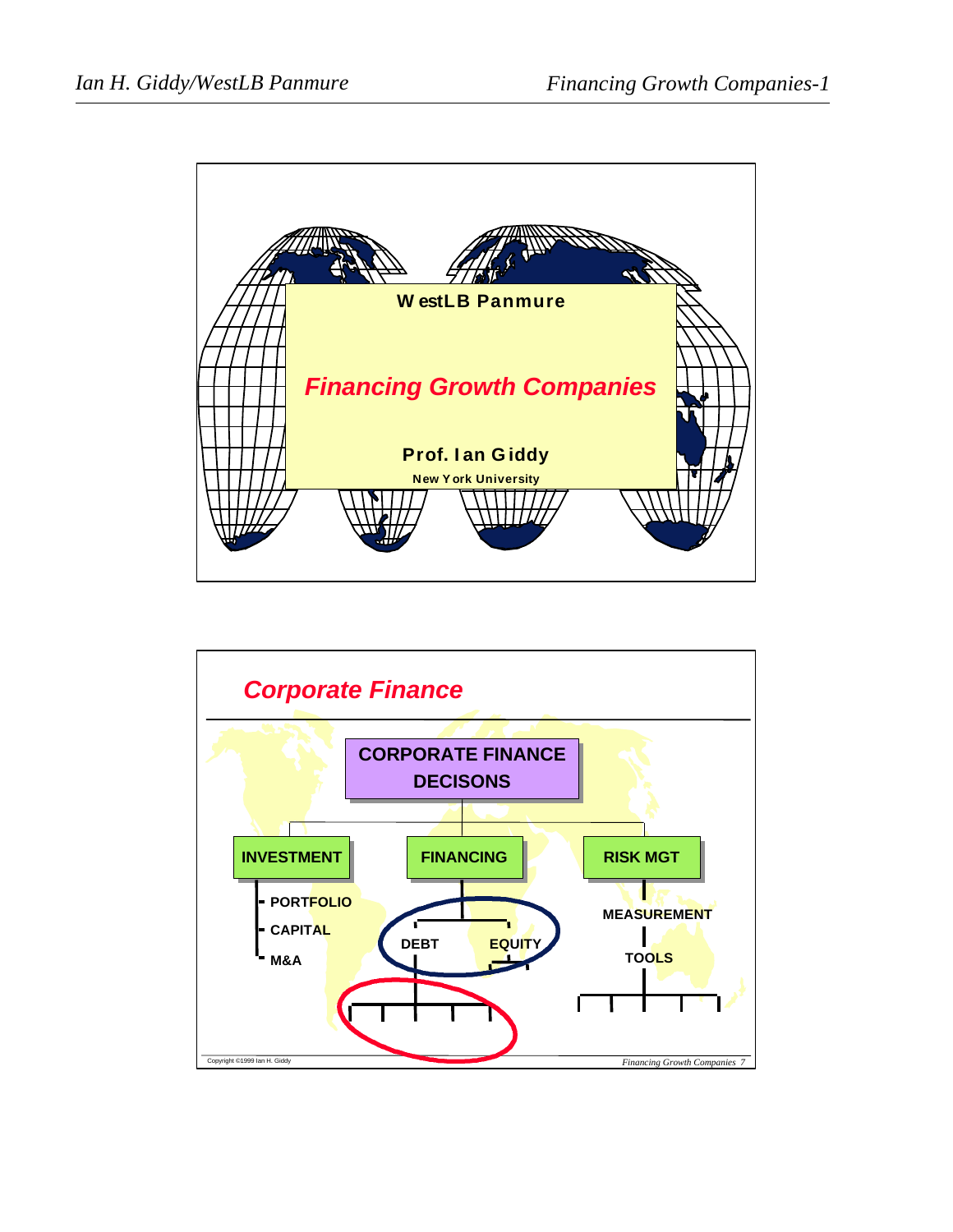

|                                             |                                                  | File Edit View Go Communicator Help |           |                       |               |       |  |
|---------------------------------------------|--------------------------------------------------|-------------------------------------|-----------|-----------------------|---------------|-------|--|
| X Company                                   |                                                  |                                     |           |                       |               |       |  |
|                                             | $12 - 94$                                        | $12 - 95$                           | $12 - 96$ | $12 - 97$             | 12-98Trailing | 12 mo |  |
| \$94.56 at 03:21 PM CT                      |                                                  |                                     |           |                       |               |       |  |
| <b>Operating Results</b><br>Revenue (S mil) |                                                  |                                     |           |                       |               |       |  |
| Net income (\$ mil)                         | 5,732.4 8,342.9 8,620.310,265.814,807.6<br>748.3 | 505.9                               |           | 715.3 1,221.3 1,945.2 |               |       |  |
| Net margin (%)                              | 13.05                                            | 6.06                                | 8.30      |                       | 11.90 13.14   |       |  |
| Book val./share (\$)                        | 3.65                                             | 10.23                               | 5.68      | 6.85                  | 10.23         |       |  |
| Earnings/share $(5)$                        | 1.04                                             | 1.63                                | 1.18      | 2.12                  | 3.31          |       |  |
| <b>Dividend Policy</b>                      |                                                  |                                     |           |                       |               |       |  |
| Dividends/share (\$)                        | 0.24                                             | 0.34                                | 0.38      | 0.73                  | 1.07          |       |  |
| Payout ratio (%)                            | 22.7                                             | 20.9                                | 32.6      | 34.5                  | 32.4          |       |  |
| Profitability                               |                                                  |                                     |           |                       |               |       |  |
| Ret on Equity(%)                            | 28.56                                            | 15.90                               | 20.71     | 30.92                 | 32.40         |       |  |
| Ret on Assets (%)                           | 12.74                                            | 6.70                                | 9.91      | 15.95                 | 16.50         |       |  |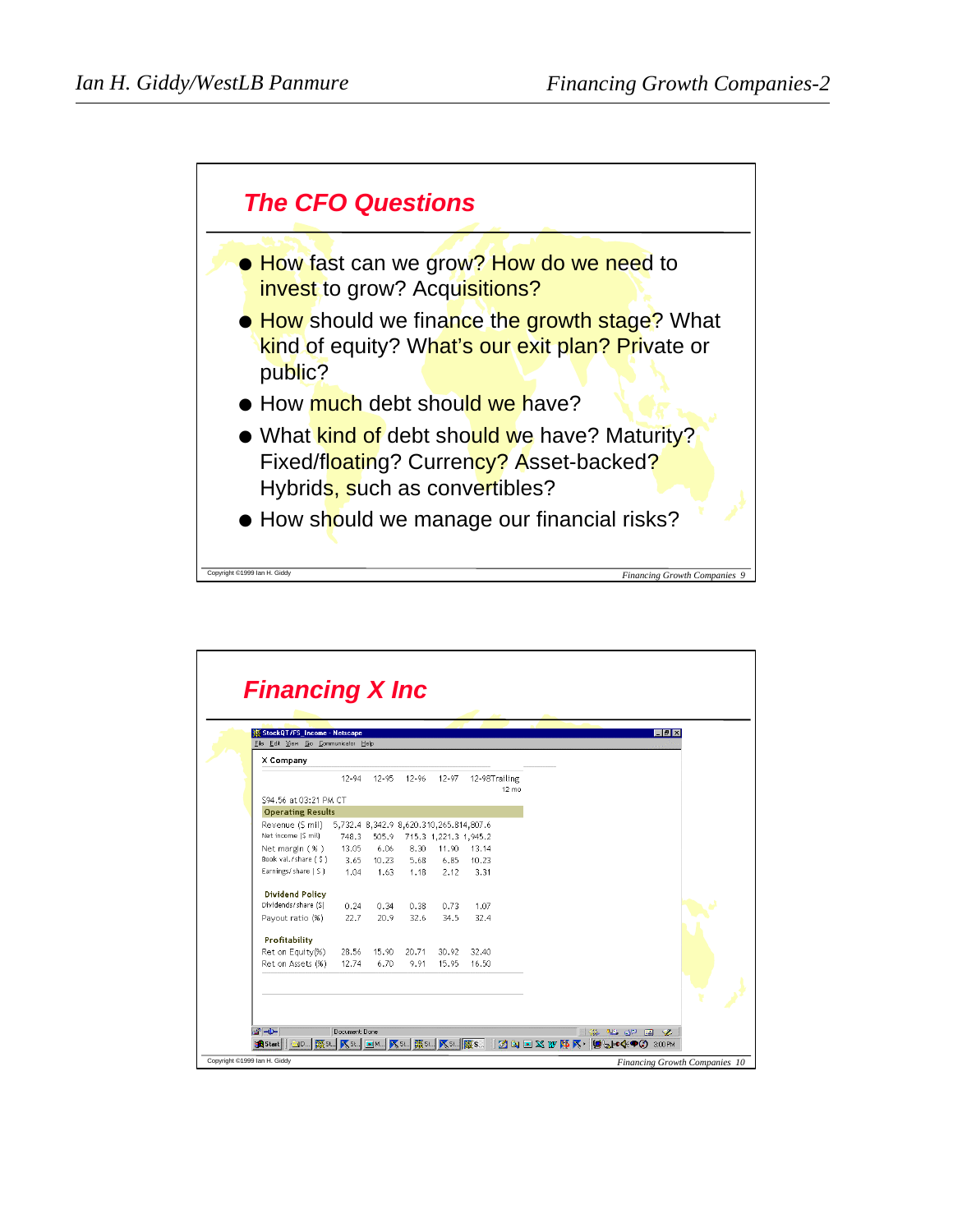

| <b>Ry StockQT/FS Balance - Netscape</b><br>File Edit View Go Communicator Help |         |                  |        |        | $-17$ $\times$ |
|--------------------------------------------------------------------------------|---------|------------------|--------|--------|----------------|
| Assets (\$ mil)                                                                |         |                  |        |        |                |
| Cash                                                                           | 2,247.2 | 3,396.8          | 29.34  | 28.81  |                |
| Inventories                                                                    | 1,342.0 | 1,518.6          | 17.52  | 12.88  |                |
| Other                                                                          | 2,336.1 | 4,266.4          | 30.50  | 36.19  |                |
| <b>Current assets</b>                                                          | 5,925.3 | 9,181.8          | 77.37  | 77.87  |                |
| Non-current<br>assets                                                          | 1,733.0 | 2,608.7          | 22.63  | 22.13  |                |
| <b>Total assets</b>                                                            |         | 7,658.3 11,790.5 | 100.00 | 100.00 |                |
| Liabilities & Shareholders' Equity (\$ mil)                                    |         |                  |        |        |                |
| <b>Current liabilities</b>                                                     | 3.371.7 | 5,232.4          | 44.03  | 44.38  |                |
| Long-term debt                                                                 | 247.3   | 302.4            | 3.23   | 2.56   |                |
| Other liabilities                                                              | 89.9    | 252.0            | 1.17   | 2.14   |                |
| <b>Total liabilities</b>                                                       | 3,709.0 | 5,786.8          | 48.43  | 49.08  |                |
| Shareholders'<br>equity                                                        | 3,949.4 | 6,003.8          | 51.57  | 50.92  |                |
| Total liab. &<br>equity                                                        |         | 7,658.3 11,790.5 | 100.00 | 100.00 |                |
| <b>Balance Sheet Ratios</b>                                                    |         |                  |        |        |                |
| Current ratio                                                                  | 1.8     | 1.8              |        |        |                |
| Debt/equity ratio                                                              | 0.1     | 0.1              |        |        |                |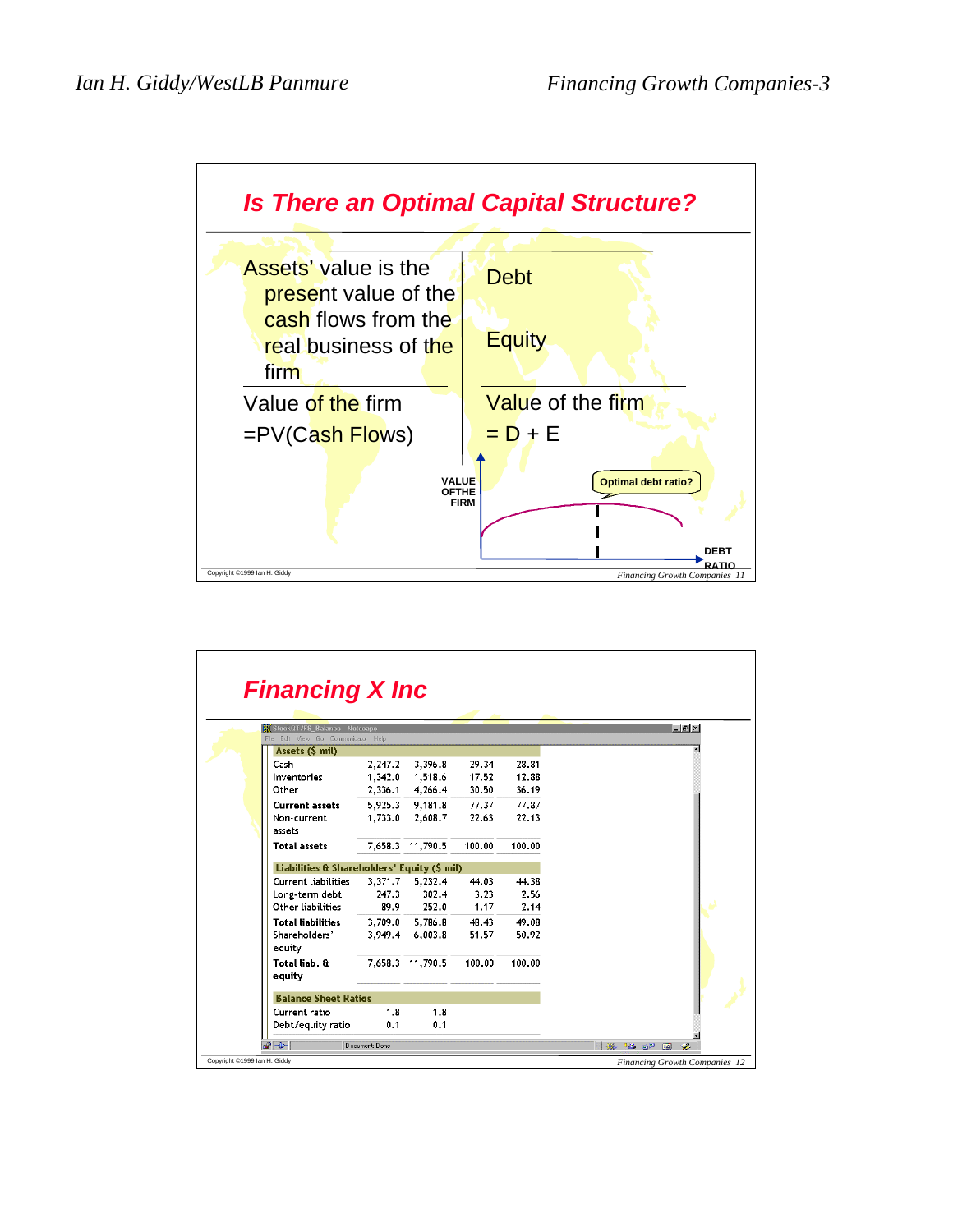

| 1-year                      |                         |                                     |
|-----------------------------|-------------------------|-------------------------------------|
| Historical Growth Rates (%) |                         |                                     |
| 44.24                       | 21.08                   |                                     |
| 59.27                       | 56.66                   |                                     |
|                             |                         |                                     |
|                             |                         |                                     |
|                             |                         |                                     |
|                             |                         |                                     |
|                             |                         |                                     |
|                             |                         |                                     |
|                             |                         |                                     |
|                             |                         |                                     |
|                             |                         |                                     |
|                             |                         |                                     |
|                             |                         |                                     |
|                             |                         |                                     |
|                             | 56.44<br>52.02<br>22.80 | 3-year annualized<br>26.77<br>23.58 |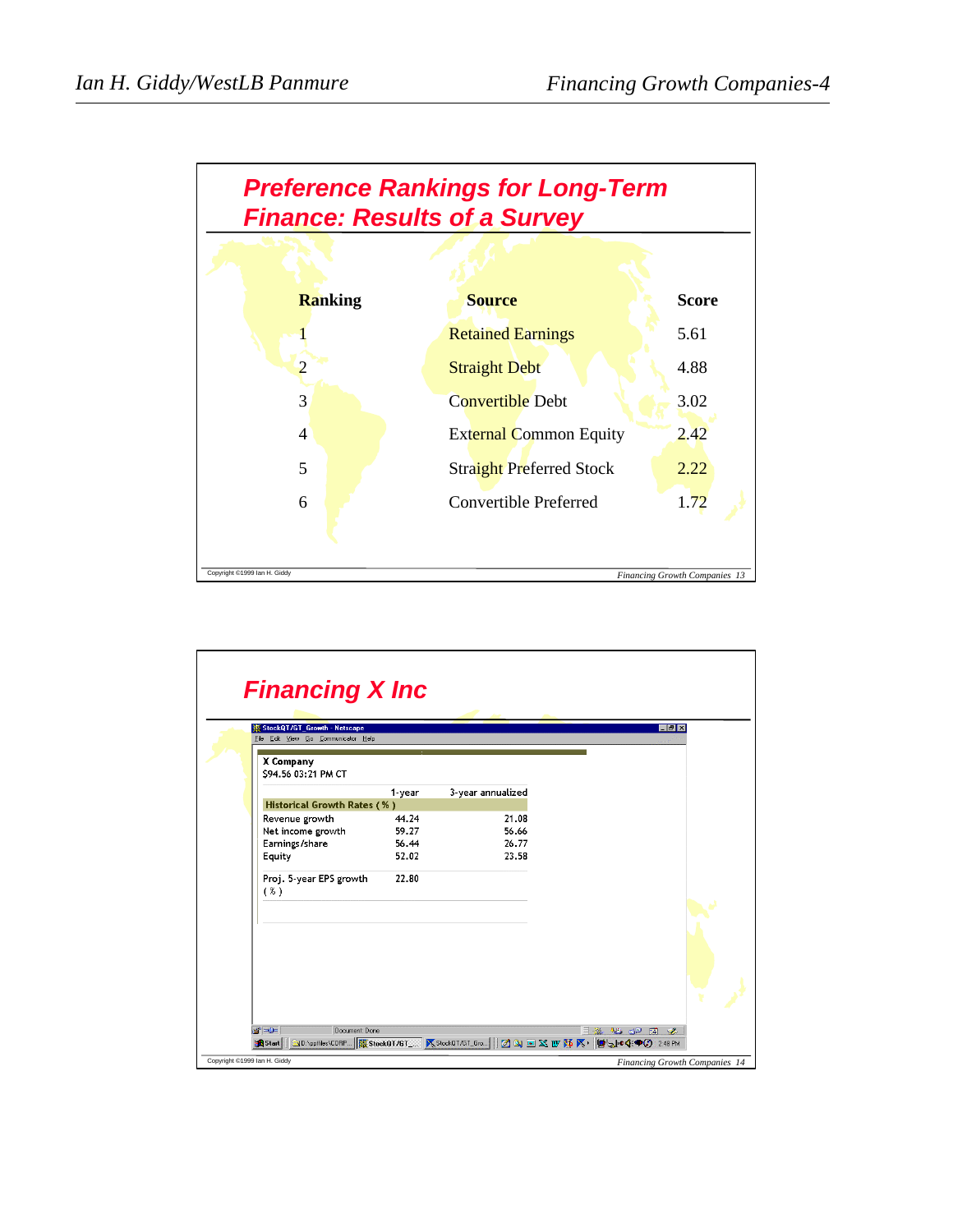

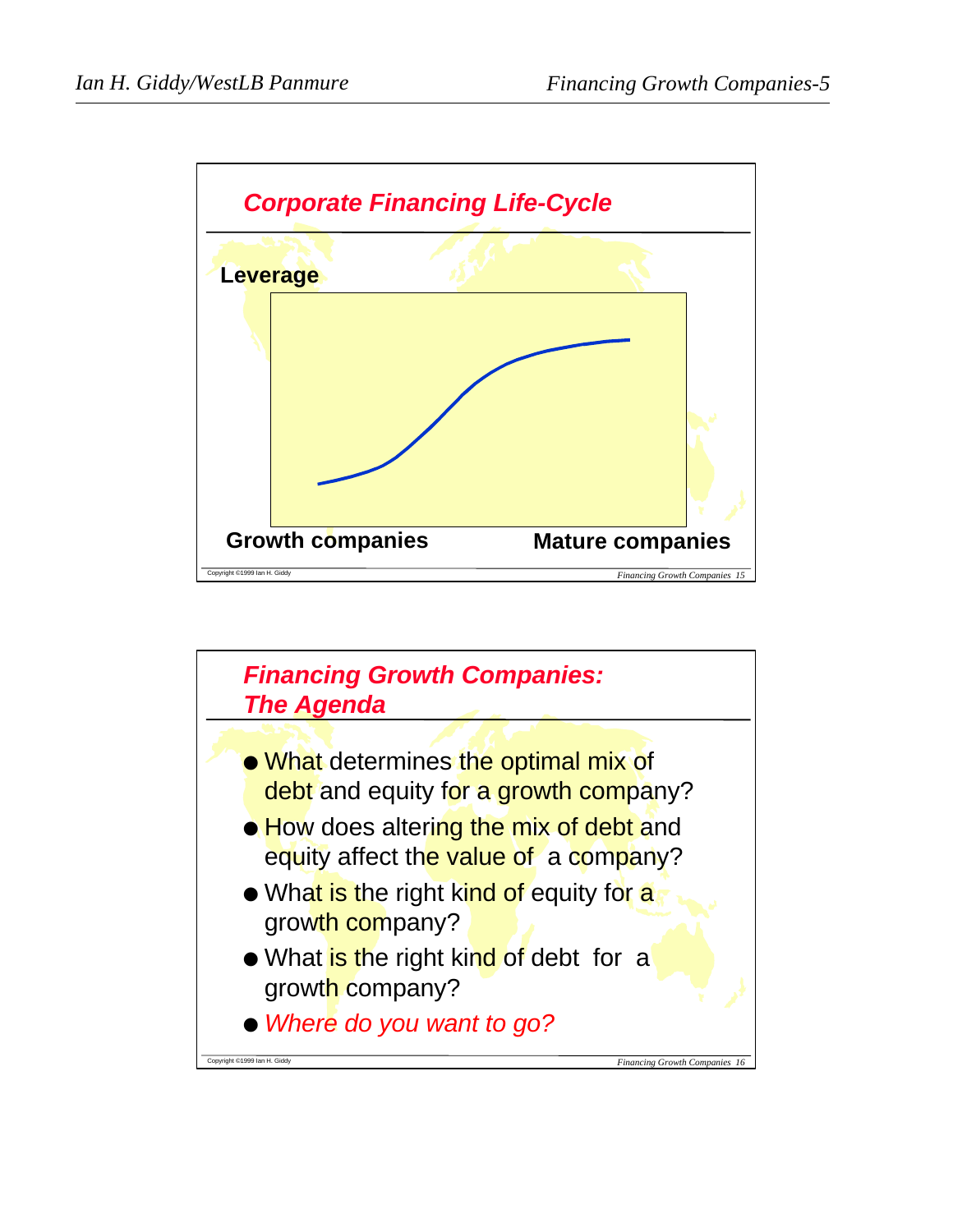

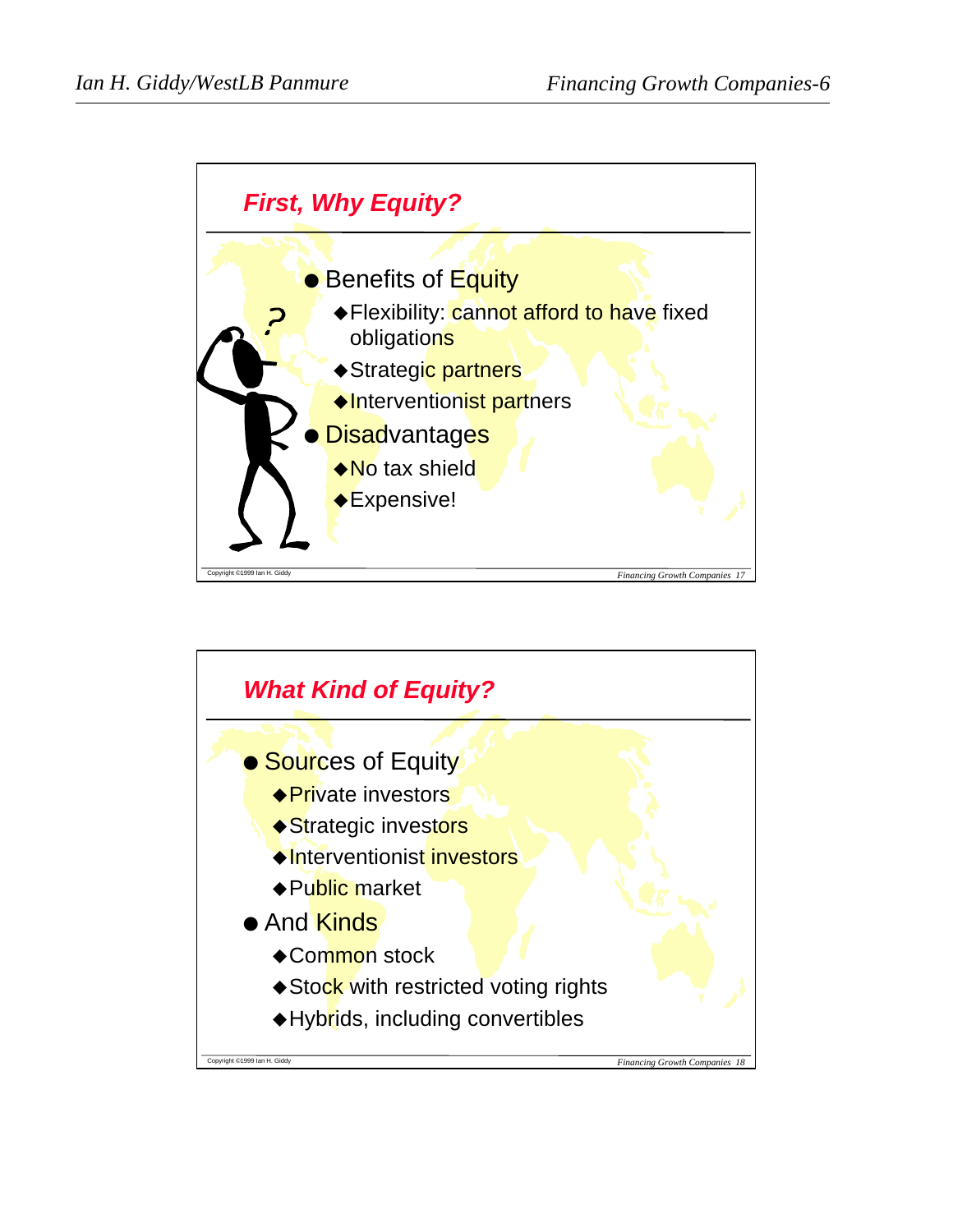

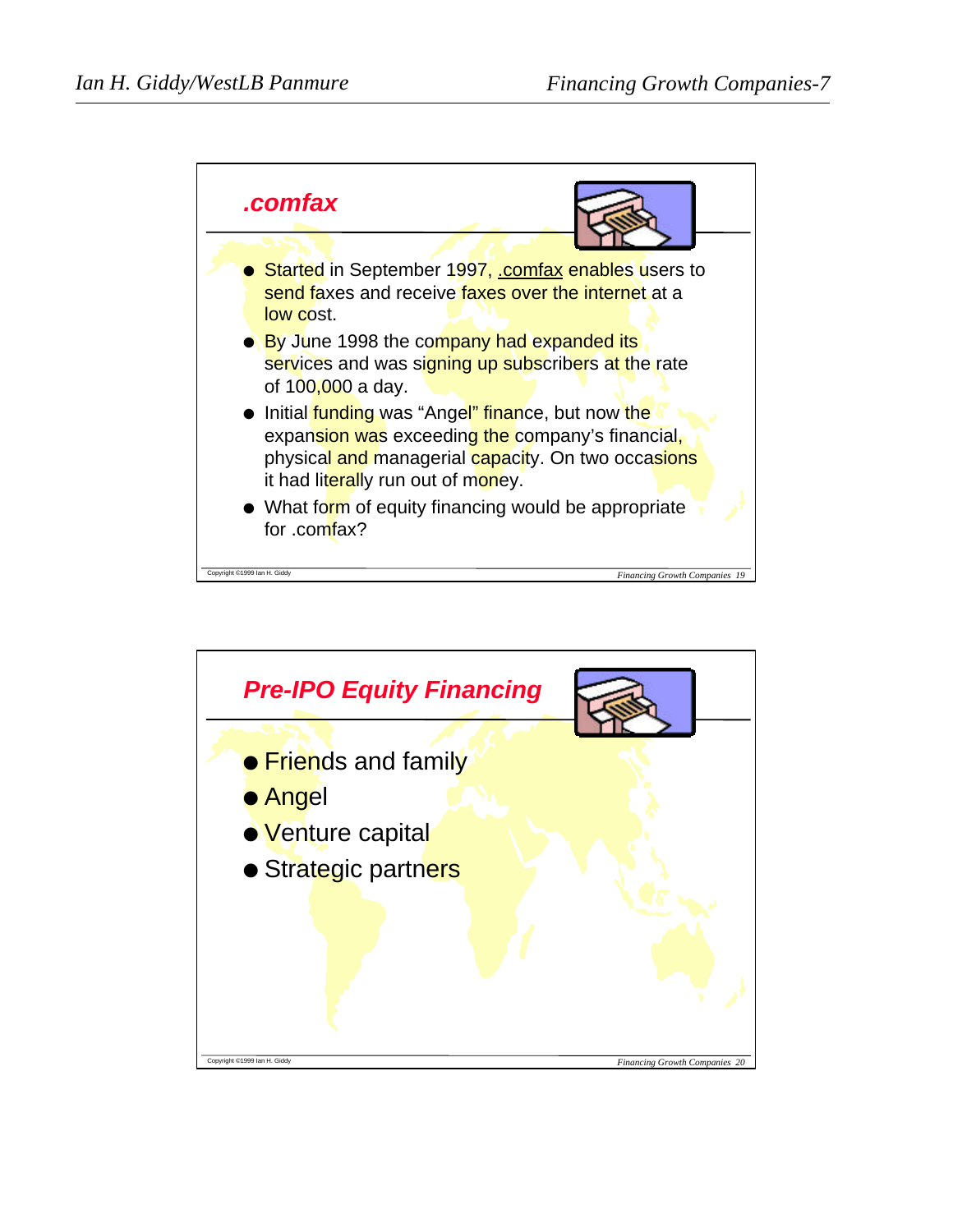

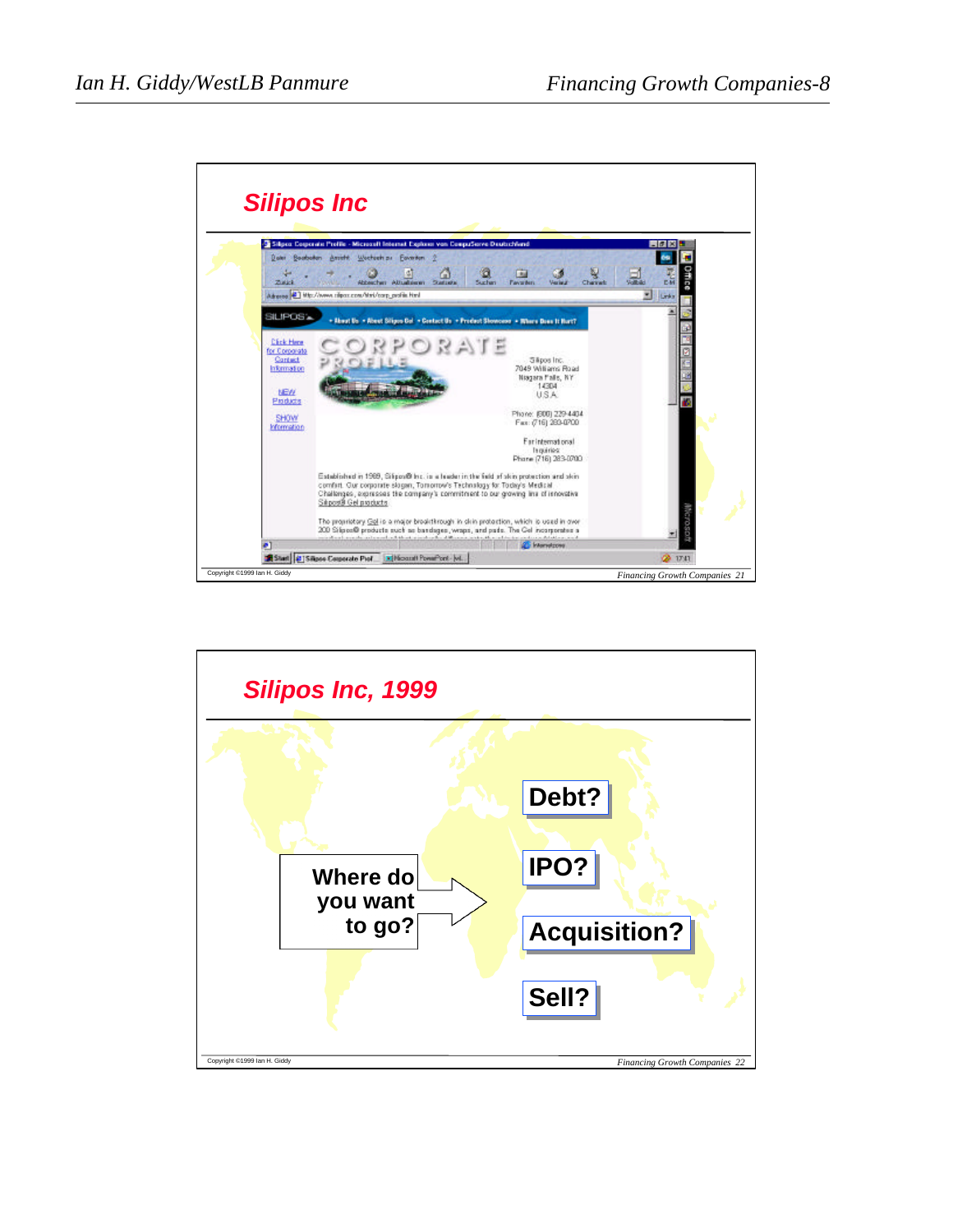

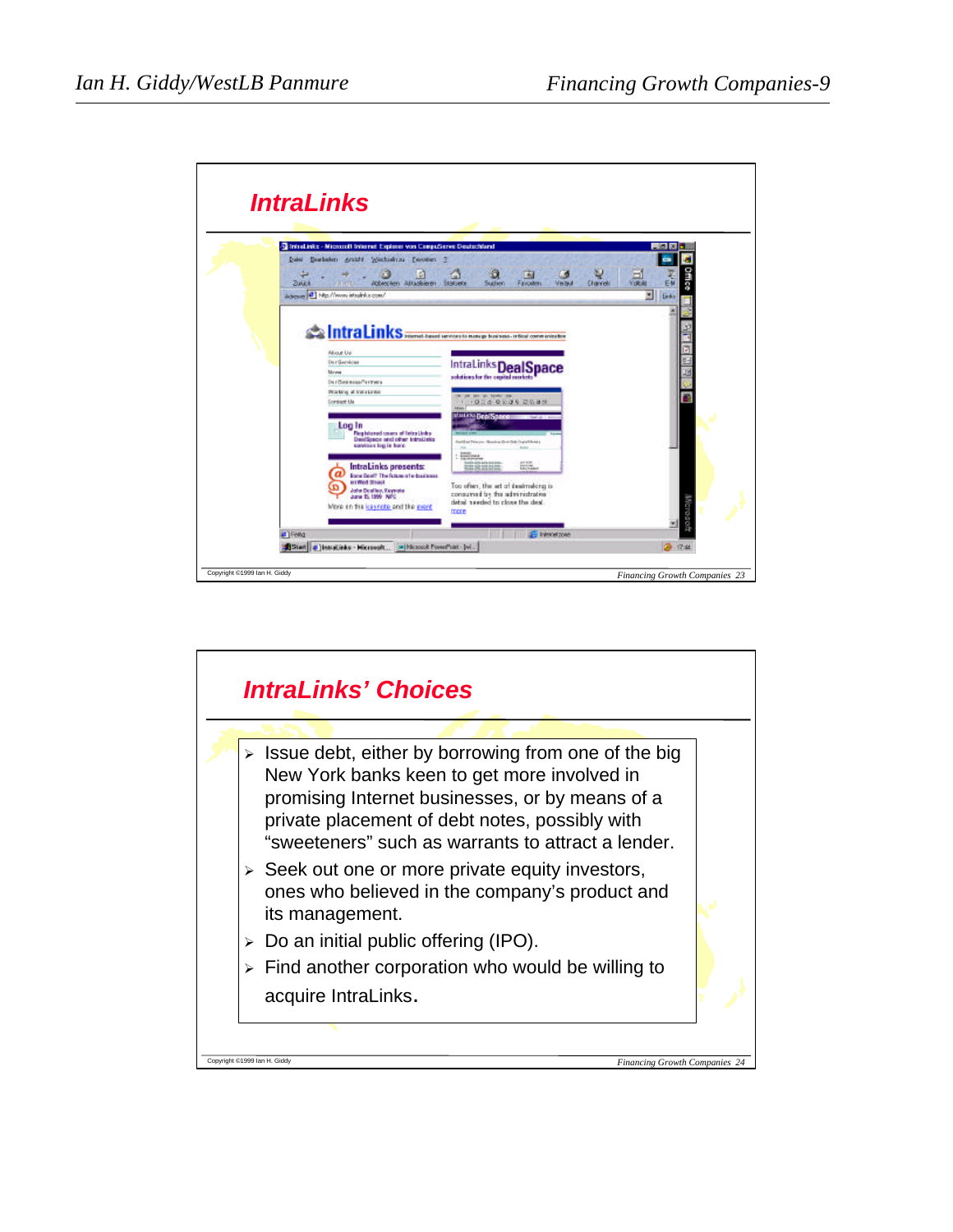

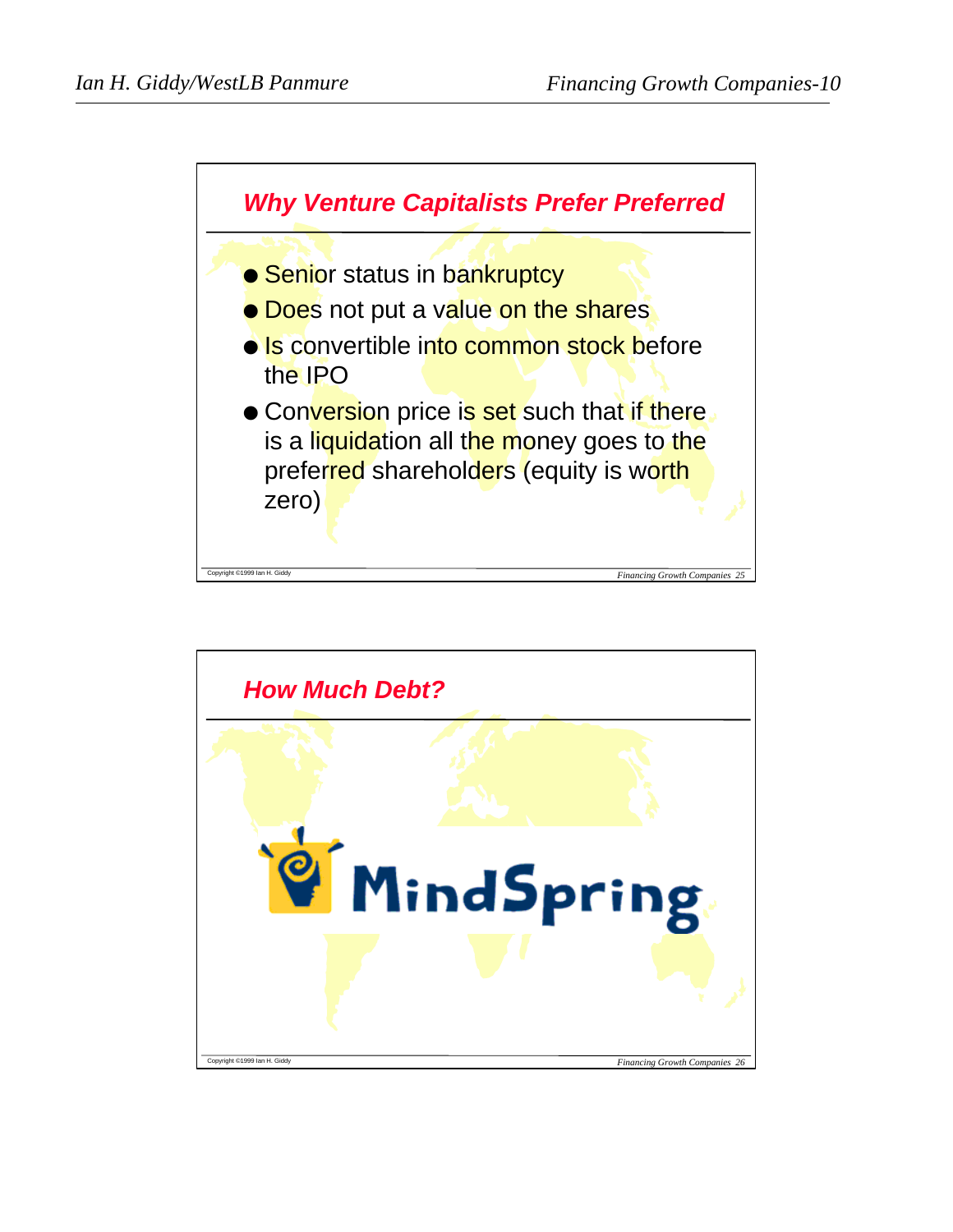| <b>Zurück</b>                                    | Abbechen Aktualoisen Statuelle                                                                                                                                | Suchen:         | ÷<br>Favoriten<br>Charrick<br>Vedaj j    | Volbild    |
|--------------------------------------------------|---------------------------------------------------------------------------------------------------------------------------------------------------------------|-----------------|------------------------------------------|------------|
|                                                  | Adresse (2) Mg://www.n.on.ingsts.net/StockDT/GT_Growth/_MSPG.nestitnl                                                                                         |                 |                                          | Ξ<br>Links |
|                                                  | <b><i><u>A DOM NO</u></i></b><br>$-1$<br>٠                                                                                                                    |                 |                                          |            |
| Learn -<br>Plan                                  | Research<br><b>Leward</b><br>Macina<br>Sacialize                                                                                                              | Morningstar Net | Indoclesi<br>Search                      |            |
|                                                  |                                                                                                                                                               |                 |                                          |            |
| <b>Ouicktake</b>                                 | Snapphot   Rinaschilla   Grondh Trands                                                                                                                        |                 | Fitze/Ovrarphip Valuation Meyer & Velver |            |
|                                                  |                                                                                                                                                               |                 |                                          |            |
| <b>Osseth Rates</b><br><b>Elimings Extra des</b> | MindSpring Enterprises MSPG<br>\$48.62 at 03 45 PM CT                                                                                                         |                 |                                          |            |
| <b>Earning Trends</b>                            |                                                                                                                                                               |                 |                                          |            |
| <b>BOE Arabets</b>                               |                                                                                                                                                               | $1 - p + 31$    | Systematical bad                         |            |
| · Finitiability Transfr                          | Historicas Growth Rales ( %)                                                                                                                                  |                 |                                          |            |
| Mate Quiddaked                                   | Revenue arowth                                                                                                                                                | 118.19          | 272.03                                   |            |
| G ideas C same                                   | Not income growth                                                                                                                                             | <b>NMF</b>      | NMF                                      |            |
|                                                  | Earnings/share                                                                                                                                                | <b>NMF</b>      | $10 - 10 = 10$                           |            |
|                                                  | Equity                                                                                                                                                        | S67.04          | <b>NMF</b>                               |            |
| You Pay                                          | <br>Proj. 5-year EPS prowth (%)                                                                                                                               | 48.00           |                                          |            |
| One                                              | Print a Buildidge Report   Show data detinitions                                                                                                              |                 |                                          |            |
| Commission                                       |                                                                                                                                                               |                 |                                          |            |
| Per Trade                                        | @ Capatight 1999 Islamingstar, Inc. All sights recorned. Gustas are delayed 20 minutes and are<br>provided by S&P Com Stock. EPS Extra deciprovided by Zapks. |                 |                                          |            |
|                                                  |                                                                                                                                                               |                 |                                          |            |

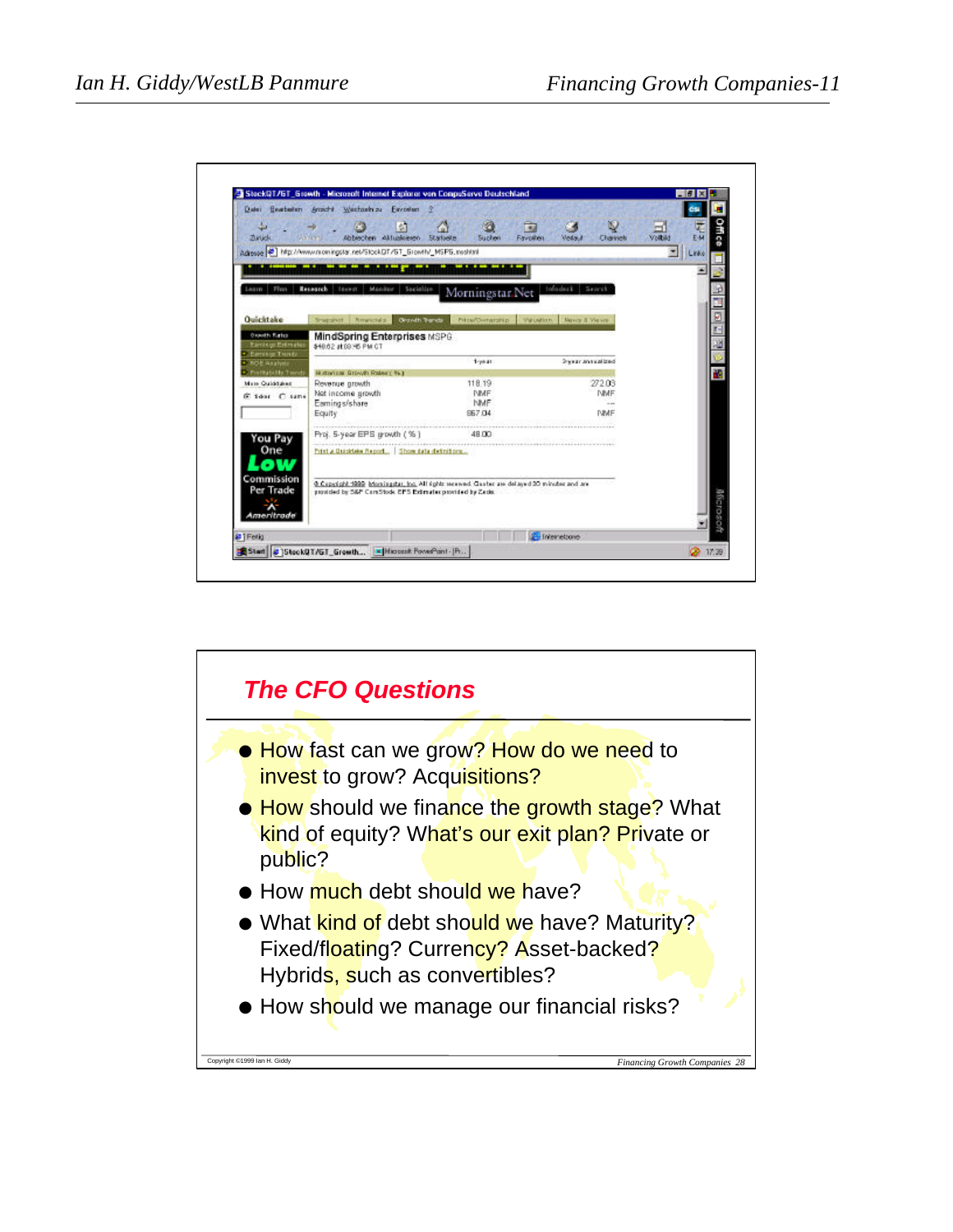

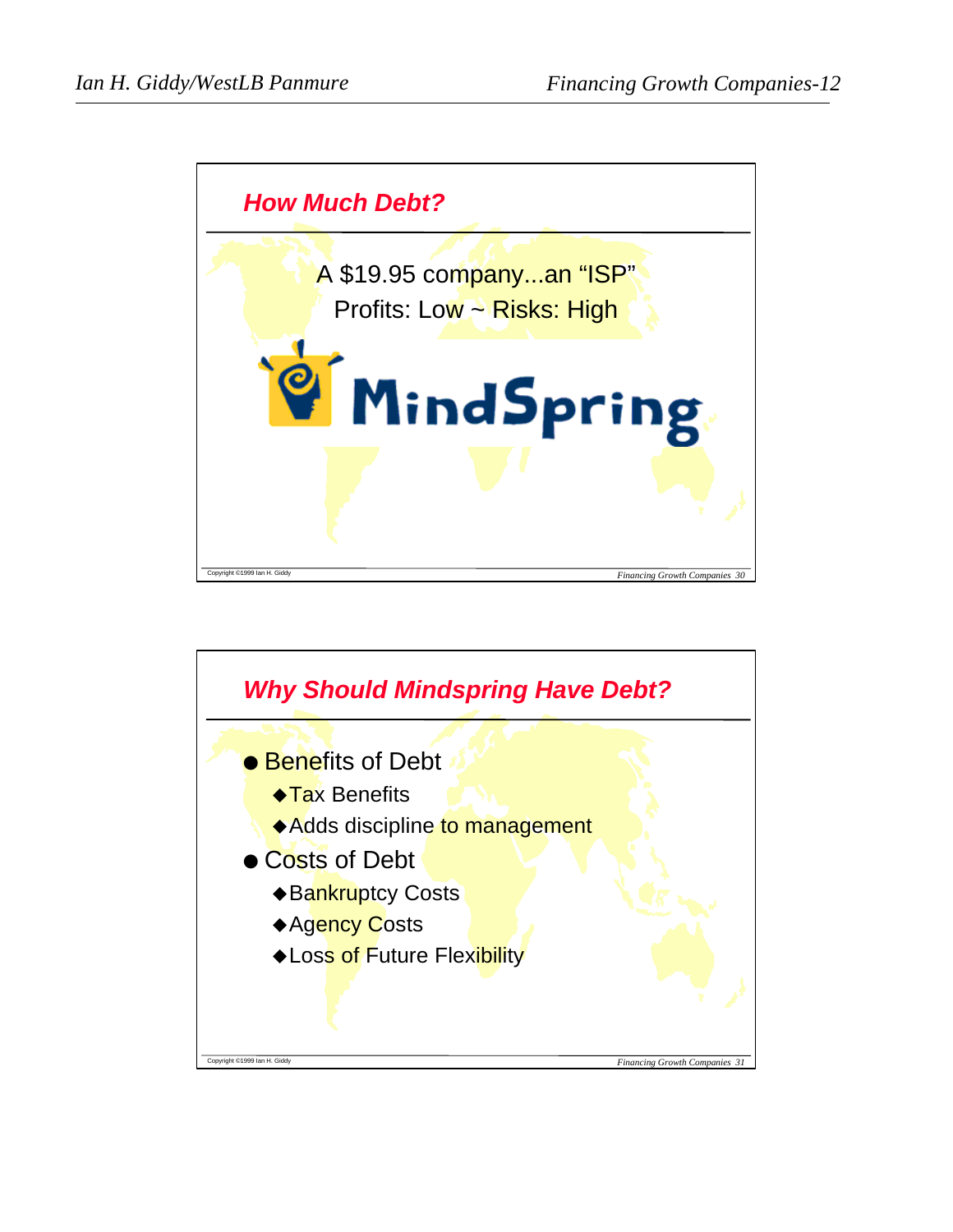

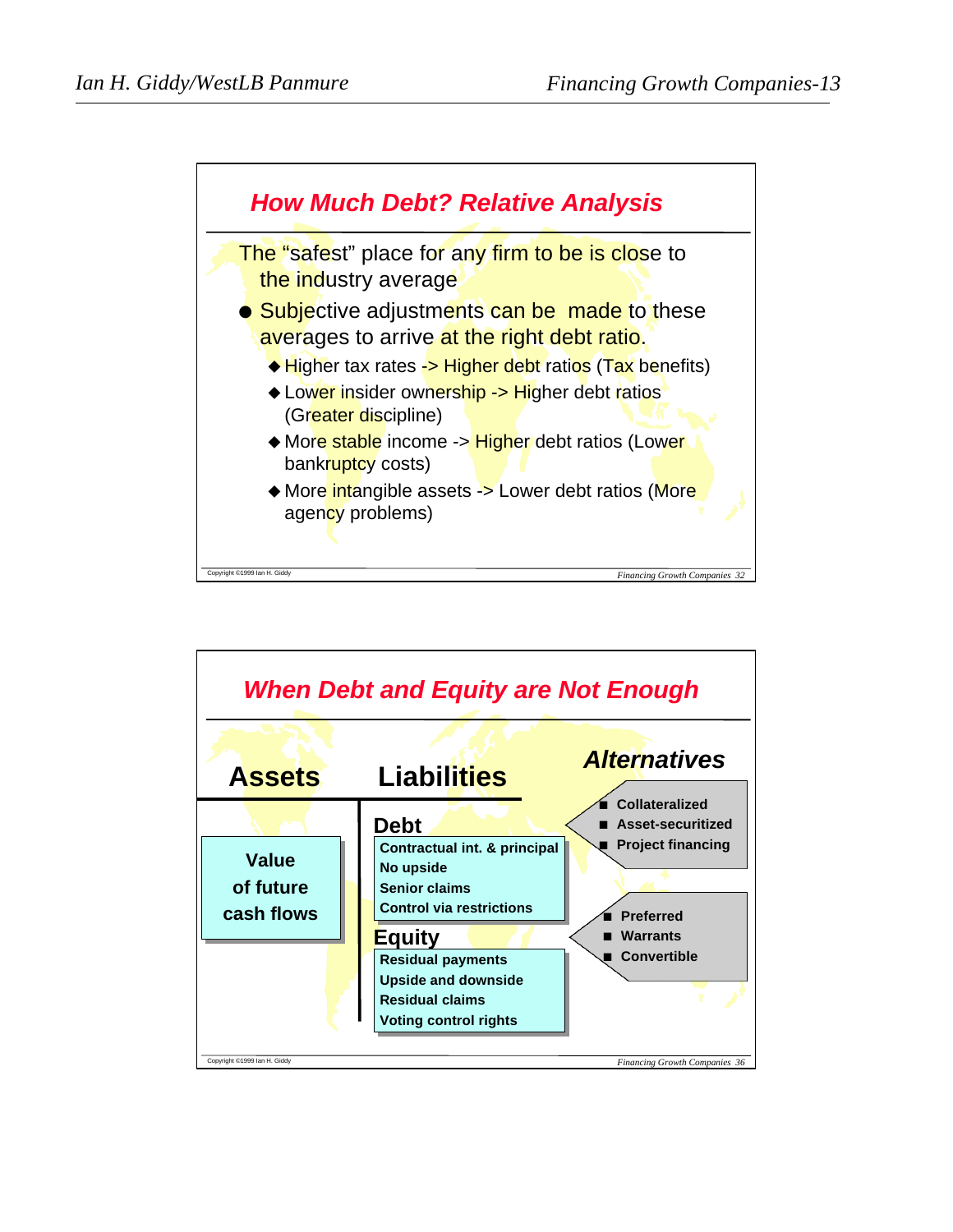

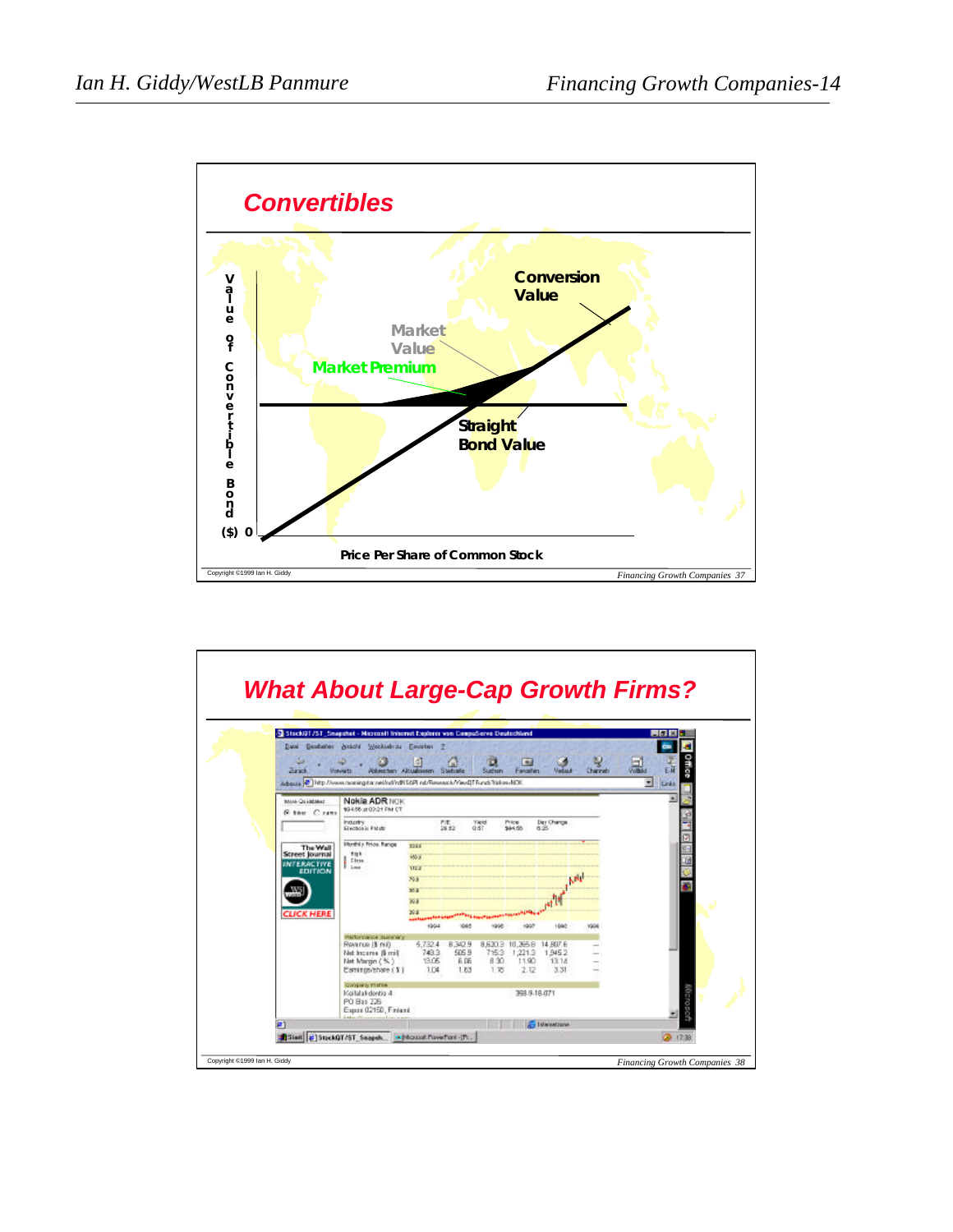г

|           |        |               | <b>Applying the Quantitative Approach</b> |        |  |
|-----------|--------|---------------|-------------------------------------------|--------|--|
| $D/(D+E)$ | ke     | kd            | After-tax Cost of DebtWACC                |        |  |
| $\Omega$  | 10.50% | 8%            | 4.80%                                     | 10.50% |  |
| 10%       | 11%    | 8.50%         | 5.10%                                     | 10.41% |  |
| 20%       | 11.60% | 9.00%         | 5.40%                                     | 10.36% |  |
| 30%       | 12.30% | 9.00%         | 5.40%                                     | 10.23% |  |
| 40%       | 13.10% | 9.50%         | 5.70%                                     | 10.14% |  |
| 50%       | 14%    | 10.50%        | 6.30%                                     | 10.15% |  |
| 60%       | 15%    | 12%           | 7.20%                                     | 10.32% |  |
| 70%       |        | 16.10% 13.50% | 8.10%                                     | 10.50% |  |
| 80%       | 17.20% | 15%           | 9.00%                                     | 10.64% |  |
| 90%       | 18.40% | 17%           | 10.20%                                    | 11.02% |  |
| 100%      | 19.70% | 19%           | 11.40%                                    | 11.40% |  |

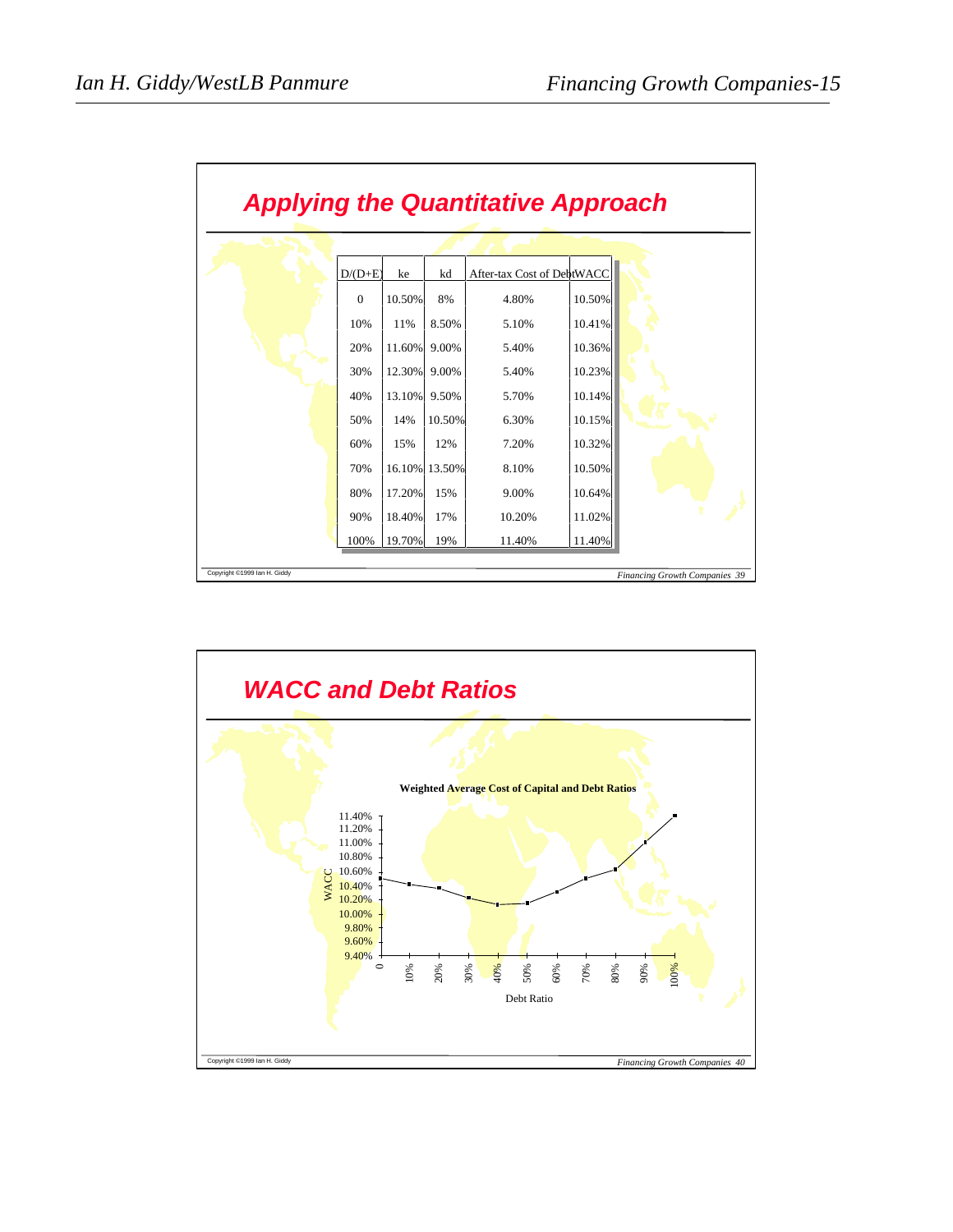

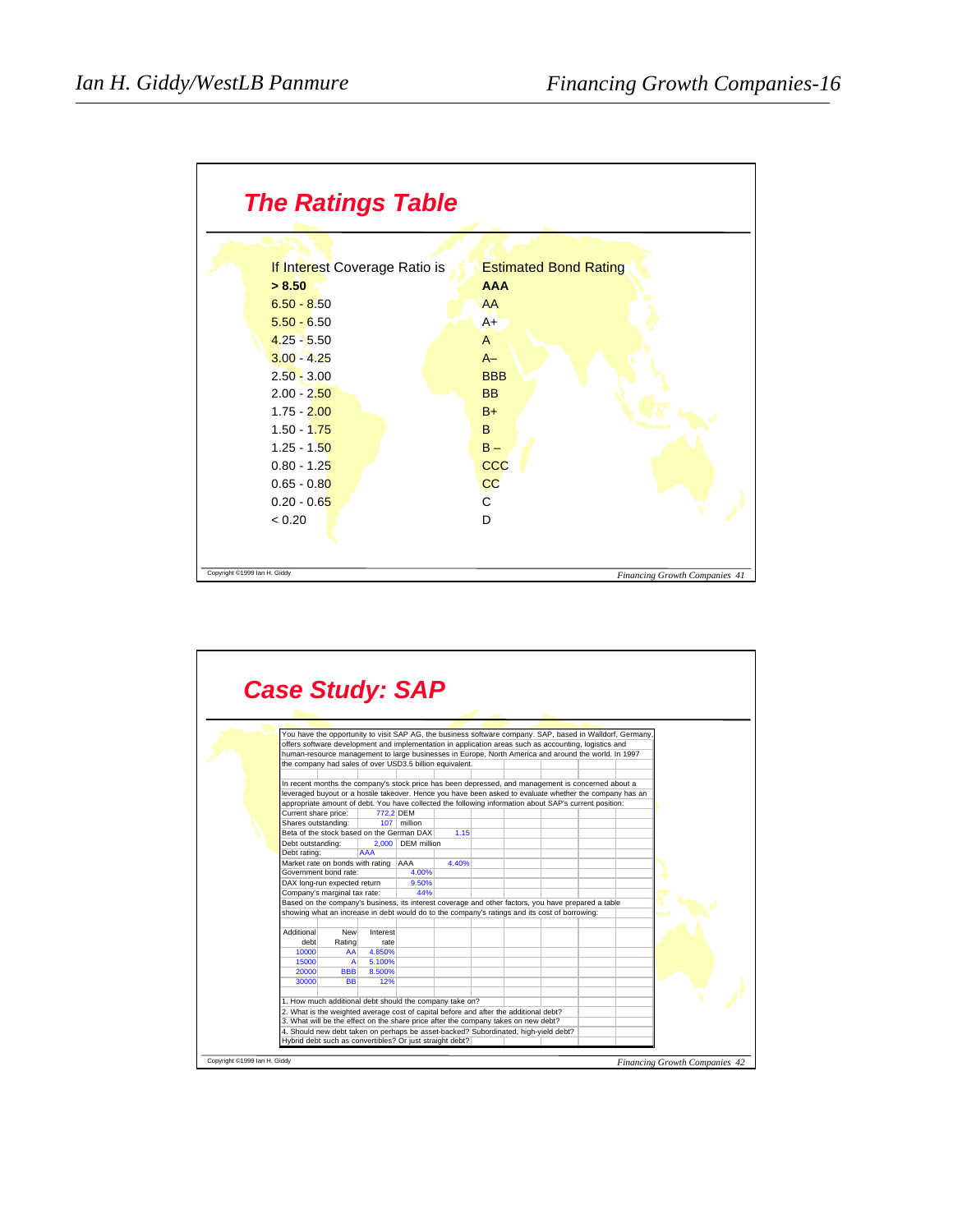| <b>SAP AG</b>         |                                                                                                                                                                |            |                                                                       |        |                  |         |           |                   |         |       |                                |       |
|-----------------------|----------------------------------------------------------------------------------------------------------------------------------------------------------------|------------|-----------------------------------------------------------------------|--------|------------------|---------|-----------|-------------------|---------|-------|--------------------------------|-------|
| Solution:             |                                                                                                                                                                |            |                                                                       |        |                  |         |           |                   |         |       |                                |       |
|                       | In order to get the company's beta at different levels of debt, we have to first calculate the unlevered beta.                                                 |            |                                                                       |        |                  |         |           |                   |         |       |                                |       |
| Current levered beta: |                                                                                                                                                                | 1.15       |                                                                       |        |                  |         |           |                   |         |       |                                |       |
|                       | Current debt/equity (D/E) ratio = debt/(share price*shares outstanding):                                                                                       |            |                                                                       |        |                  |         | 2.42%     |                   |         |       |                                |       |
|                       | Current debt/capital (D/C) ratio = debt/(debt +share price*shares outstanding)                                                                                 |            |                                                                       |        |                  |         | 2.36%     |                   |         |       |                                |       |
|                       | The levered beta is found from: Betalev=Betaunlev(1+(1-tax rate)(D/E)                                                                                          |            |                                                                       |        |                  |         |           |                   |         |       |                                |       |
|                       | The current unlevered beta is Betaunlev=Betalev/(1+(1-tax rate)( $D/E$ )) =                                                                                    |            |                                                                       |        |                  |         | 1.13      |                   |         |       |                                |       |
|                       |                                                                                                                                                                |            |                                                                       |        |                  |         |           |                   |         |       |                                |       |
|                       | Now we can calculate, for different debt levels, the cost of equity, the cost of debt, and the WACC:                                                           |            |                                                                       |        |                  |         |           |                   |         |       |                                |       |
|                       |                                                                                                                                                                |            |                                                                       |        |                  |         |           |                   |         |       |                                |       |
|                       | Value of                                                                                                                                                       |            |                                                                       |        |                  |         | After-tax |                   |         | 10.1. |                                | 10.20 |
| Additional            | Equity                                                                                                                                                         | Shares     | <b>New</b>                                                            |        | Interest Levered | Cost of | Cost of   | Cost of           |         |       |                                |       |
|                       | debt Remaining                                                                                                                                                 | (millions) | Rating                                                                | rate   | <b>Beta</b>      | Equity  | Debt      | Capital L         | Capital |       |                                | 9.71% |
| $\Omega$              | 82.659                                                                                                                                                         | 107.04     | AAA                                                                   | 4.40%  | 1.15             | 10.33%  | 2.44%     | 10.14%            | ৳       |       | 9.66%                          |       |
| 10000                 | 72.659                                                                                                                                                         | 94.09      | AA                                                                    | 4.85%  | 1.24             | 10.81%  | 2.69%     | 9.66%             | Cost    |       | 9.45%                          |       |
| 15000                 | 67,659                                                                                                                                                         | 87.62      | A                                                                     | 5.10%  | 1.29             | 11.11%  | 2.83%     | 9.45%             |         |       |                                |       |
| 20000                 | 62.659                                                                                                                                                         | 81.14      | <b>BBB</b>                                                            | 8.50%  | 1.36             | 11.46%  | 4.72%     | 9.71%             |         |       |                                |       |
| 30000                 | 52.659                                                                                                                                                         | 68.19      | <b>BB</b>                                                             | 12.00% | 1.52             | 12.35%  | 6.66%     | 10.20%            |         |       | 2% 14% 20% 26% 38%<br>Leverage |       |
|                       |                                                                                                                                                                |            | 9.45%                                                                 |        |                  |         |           |                   |         |       |                                |       |
|                       | Optimal Cost of Capital:<br>Change in firm value is a perpetuity = CF/r = cost savings/discount rate = old firm value(Old cost of capital-New cost of capital) |            |                                                                       |        |                  |         |           |                   |         |       |                                |       |
|                       | Annual cost savings = = old firm value(Old cost of capital-New cost of capital)                                                                                |            |                                                                       |        |                  |         |           | 584 DEM million   |         |       |                                |       |
|                       | Permanent increase in firm value = Annual cost savings/cost of capital =                                                                                       |            |                                                                       |        |                  |         |           | 6.180 DEM million |         |       |                                |       |
|                       |                                                                                                                                                                |            | Increase in stock price = increase in firm value/shares outstanding = |        |                  |         | 70.54 DEM |                   | or      |       | 9.1%                           |       |

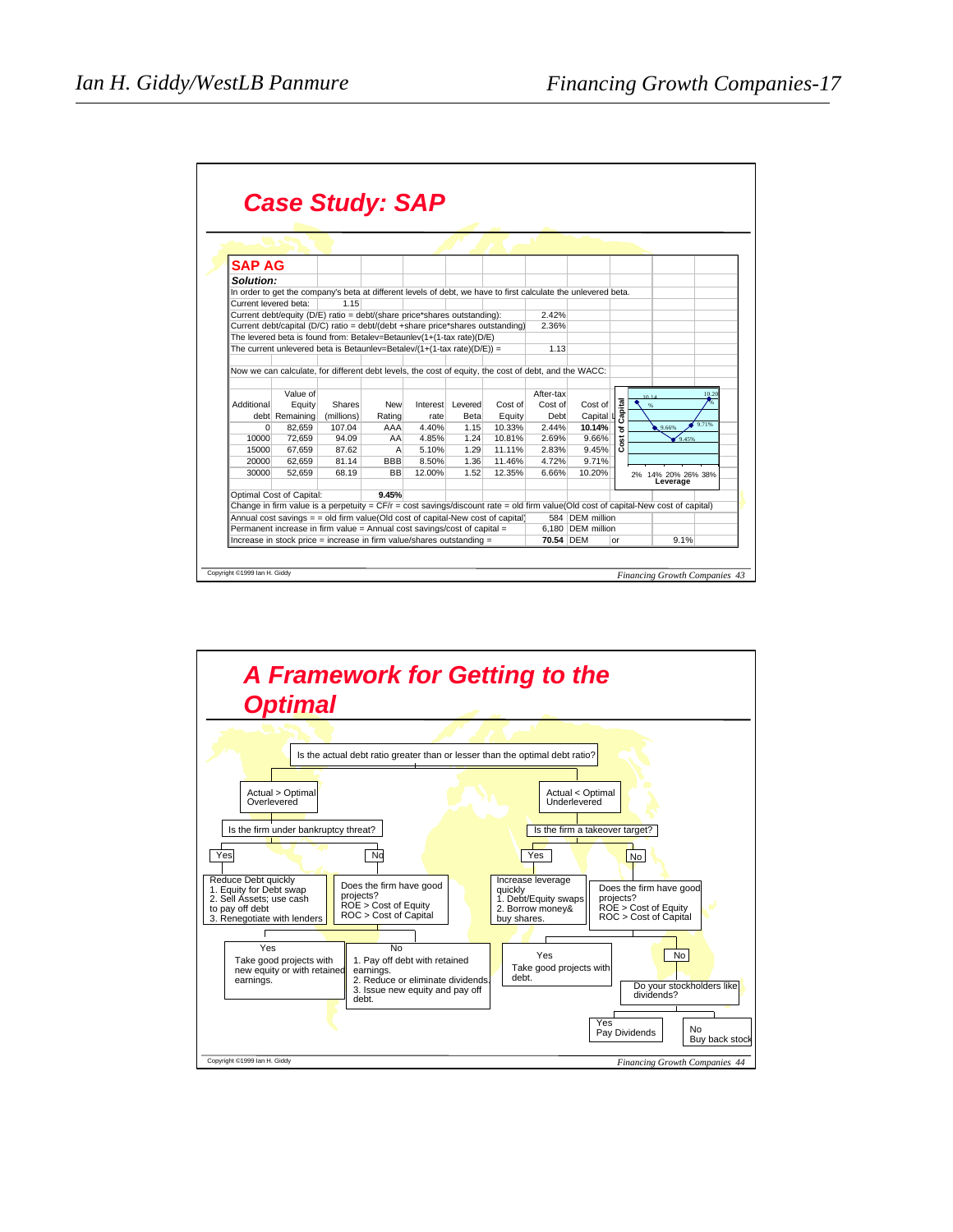